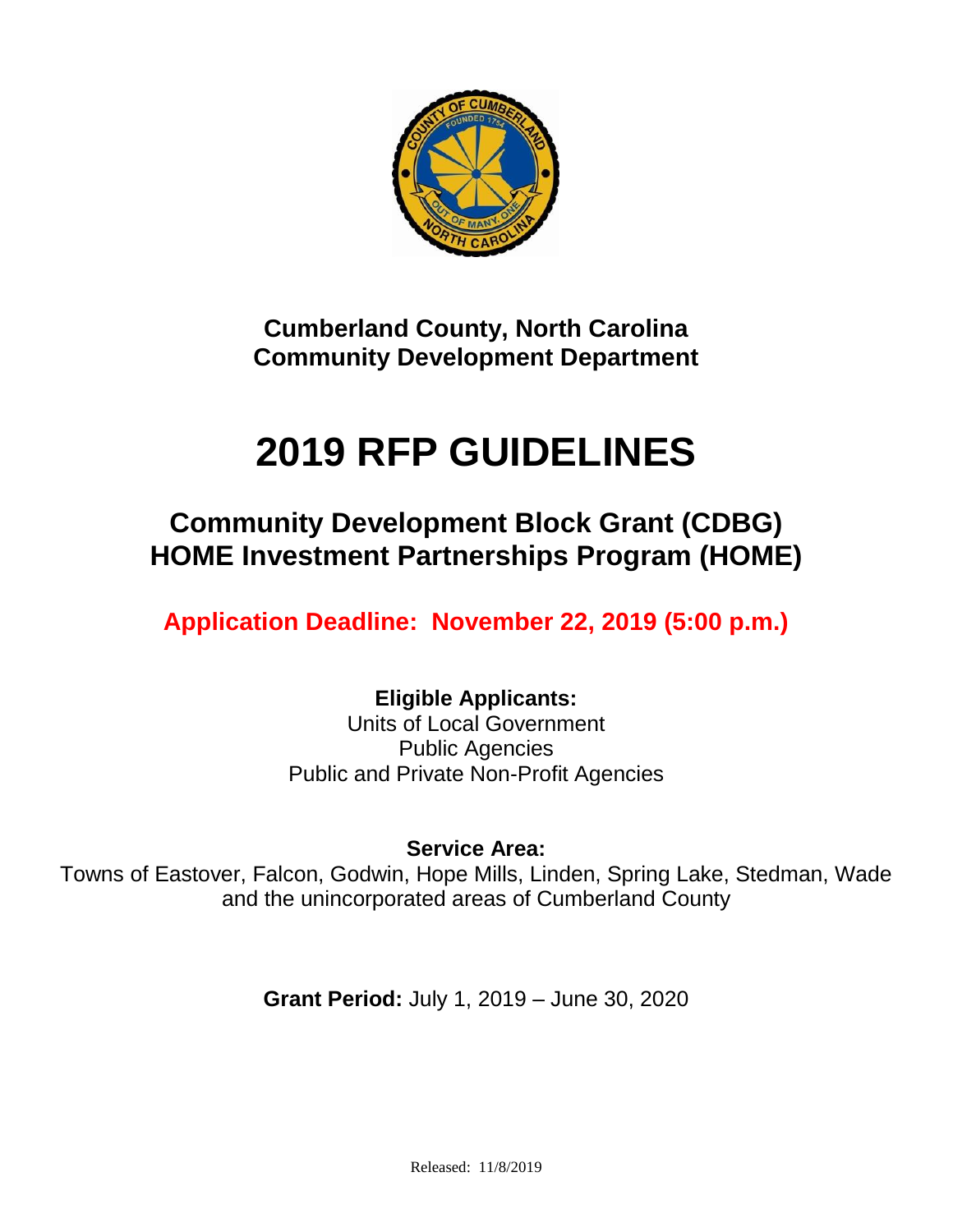# **I. INTRODUCTION**

These guidelines provide background and application process information for the Community Development Block Grant (CDBG) and HOME Investment Partnerships Program (HOME) funds. CDBG and HOME funds received by Cumberland County, North Carolina (through the Community Development Department) are for use within the County's geographic jurisdiction, which includes the Towns of Eastover, Falcon, Godwin, Hope Mills, Spring Lake, Stedman, Wade and the unincorporated areas of Cumberland County. CDBG funds are an annual entitlement received from the U.S. Department of Housing and Urban Development. Funds are to benefit low and moderate-income persons /areas or eliminate slum and blighting conditions.

Cumberland County, through its Citizen Participation process, has developed a Consolidated Plan that lists local housing, homelessness, and non-housing community development priority needs. Cumberland County uses its CDBG and HOME funds to further its community development efforts and meet identified priority needs. Cumberland County Community Development (CCCD) has identified the following priority needs in its 2015-2020 Consolidated Plan.

| <b>Priority Need</b>              | <b>Description of Activities</b>                                         |
|-----------------------------------|--------------------------------------------------------------------------|
| <b>Affordable Housing</b>         | Housing goals and objectives that maintain and increase the availability |
|                                   | and accessibility of decent, safe and affordable housing to include      |
|                                   | acquisition, new construction, rehabilitation, clearance, demolition and |
|                                   | down payment assistance.                                                 |
| Homelessness                      | Consist of goals and objectives to benefit the homeless that include     |
|                                   | increasing the number of units of transitional, permanent supportive and |
|                                   | affordable housing; explore and promote a facility to provide support    |
|                                   | services, referrals and resources to homeless individuals; rental and    |
|                                   | utility assistance to help prevent homelessness and to reduce homeless   |
|                                   | population and increase chances for sustained independence.              |
| Non-Housing Community Development | Consist of goals and objectives to provide assistance to low income      |
|                                   | persons with medical and/or health care services increase community      |
|                                   | awareness of available transportation services and resources to address  |
|                                   | infrastructure concerns in the smaller towns and coordinate with other   |
|                                   | county departments and agencies to address the water, sewer and          |
|                                   | drainage issues and promote economic development.                        |

You may view a copy of the Consolidated Plan at the Cumberland County Community Development Office, 707 Executive Place, Fayetteville, NC or on the Community Development website a[t http://www.co.cumberland.nc.us/departments/community-development](http://www.co.cumberland.nc.us/departments/community-development-group/community_development/plans-reports)[group/community\\_development/plans-reports.](http://www.co.cumberland.nc.us/departments/community-development-group/community_development/plans-reports)

CDBG funding cannot replace local funding of low-income activities, but is meant to supplement that funding. Cumberland County will not reimburse costs involved in applying for CDBG and HOME funding.

# **II. PROJECT REQUIREMENTS**

# **Who Can Apply**

## CDBG Program

Eligible applicants include:

- 1. Units of local governments  $570.200(f)(1)(i)(A)$
- 2. Public Agencies  $570.200(f)(1)(iii)$
- 3. Public or Private Non-profit Agencies 570.500(c)

HOME Program

Eligible applicants include:

1. Private builders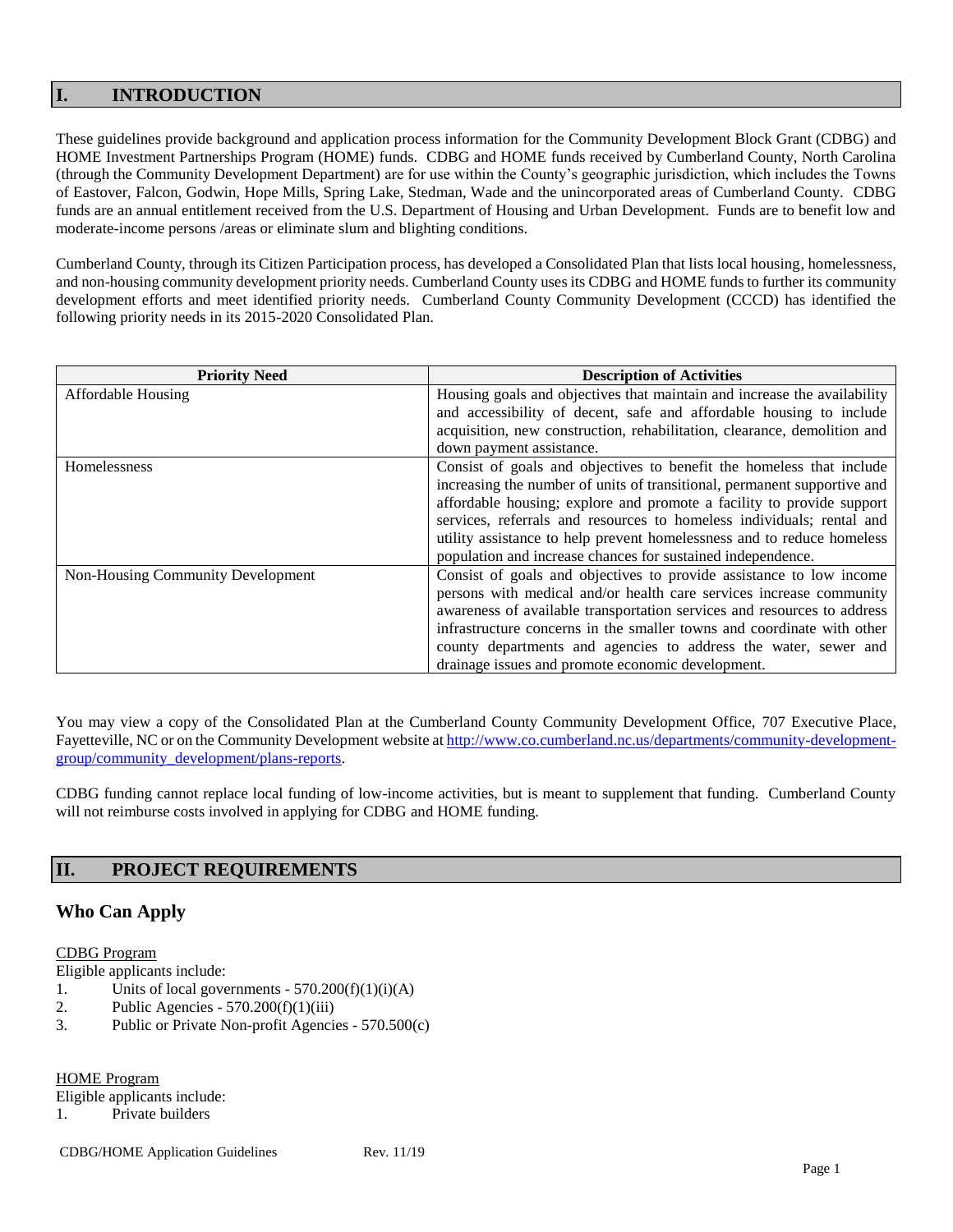- 2. Developers
- 3. Nonprofit community groups
- 4. Community Housing Development Organizations (CHDO's)

## **Other**

1. Community Based Development Organizations (CBDO's)

# **National objectives requirement**

If applying for CDBG funds, an activity (or project) must meet one of three National Objectives:

- -Benefit to Low and Moderate Income Persons; OR
	- -Prevention or Elimination of Slums or Blighted areas as pre-approved by HUD; OR
	- -Other Urgent Needs (as in a national disaster declared by the President or state declared disaster).

## **1. Benefit to Low and Moderate Income Persons**

Activities benefiting low and moderate-income persons (meeting HUD's income criteria) will be considered to benefit low and moderate-income persons. Please reference CDBG regulations 570.209 for more detailed information, as this is a brief summary.

## a. Area Benefit Activities (LMA) - Map and L/M Census Data Attached

For these purposes, an Area Benefit activity is an activity *that is available to benefit all the residents of an area* that is primarily residential. In order to qualify as addressing the national objective of benefit to low/moderate income persons on an area basis, an activity must meet the identified needs of low/moderate income persons residing in an area where at least 51 percent of the residents are low/moderate income persons. The benefits of this type of activity are available to all residents in the area regardless of income.

- Available to all residents of the particular area delineate boundaries of service area; and
- At least 51% of the residents of the particular area are low and moderate income persons using officially recognized data, such as attached HUD Census Data; and
- Particular area is primarily residential in character.

# b. Limited Clientele Activities (LMC)

A *Low/Moderate income limited clientele activity* is an activity, which provides benefits predominantly to low to moderateincome persons rather than everyone in an area generally. It may benefit particular persons without regard to the area in which they reside, or it may be an activity which provides benefit on an area basis but only to a specific group of persons who reside in the area. In either case, at least 51% of the beneficiaries of the activity must be documented Low to Moderate income persons. To qualify under this requirement, the activity must meet one of the following:

- The following groups are presumed by HUD to be principally low and moderate income persons such as; 1) abused children; 2) battered spouses; 3) elderly persons; 4) handicapped adults; 5) homeless persons; 6) illiterate persons; 7) migrant farm workers; OR
- The activity requires information on family size and income to document that at least 51% of clientele are persons whose family income does not exceed **HUD's low and moderate income criteri**a; OR
- The activity has income eligibility requirements which limit the activity exclusively to low and moderate income persons; OR
- Be of such a nature and be in such location that it may be concluded that the activity's clientele will primarily be low and moderate-income persons.

# **2. Prevention or Elimination of Slum or Blight**

A slum/blight survey must be completed, adopted locally, approved by Cumberland County and HUD before any activities are undertaken under this National Objective. Examples include:

- Acquisition and demolition of a dilapidated property;
- Rehabilitation of a decayed community center that eliminates code violations that are detrimental to the health and safety of potential occupants like faulty wiring, falling plaster, or other similar conditions;
- Preservation of a deteriorated building of historic significance; and
- Financial assistance to a business to demolish a decayed structure and construct a new building on the site.

# **3**. **Other Urgent Needs (URG)**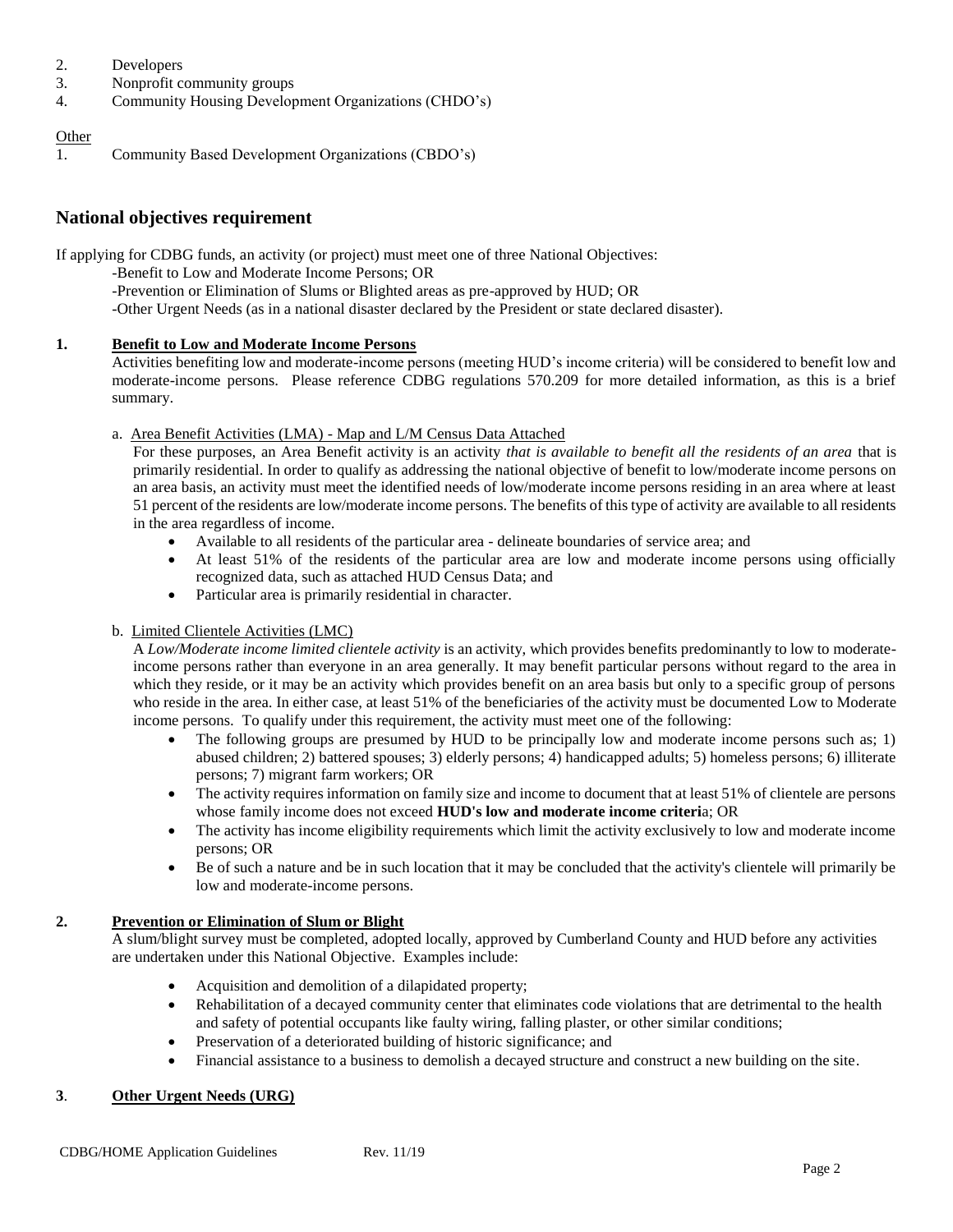Activities determined to meet a community development need, having a particular urgency (declared a national emergency) must document:

- The nature and degree of seriousness of the condition requiring assistance;
- Evidence that the recipient certified that the CDBG activity was designed to address the urgent need;
- Information on the timing of the development of the serious condition; and
- Evidence confirming that other financial resources to alleviate the needs were not available.

## **III. CDBG-FUNDED ACTIVITIES**

The following activities are allowable:

1. Public Services [570.201 (e)] including labor, supplies, and materials. There is a 15% cap (of the total CDBG allocation) on this category. Proposed **public service projects must be either: a new service or a quantifiable increase in the level of an existing service**. Public services include, but are not limited to: child care, health care, job training, recreation programs, education programs, public safety services, fair housing activities, services for senior citizens, services for homeless persons, drug abuse counseling and treatment, energy conservation counseling and testing, homebuyer down payment assistance, etc.

The **following Public Services are not eligible under this category**: political activities, ongoing grants or non-emergency payments (defined as more than 3 consecutive months) to individuals for their food, clothing, rent, utilities, or other income payments (570.207(b)(4).

- 2. Public Facilities and Improvements [570.201(c)] including acquisition, construction, or rehabilitation of the following (see regulations for complete list of eligible types of projects):
	- 1. Streets, street accessories, landscaping and sidewalks
	- 2. Water and sanitary sewer facilities
	- 3. Utilities;
	- 4. Park and recreation facilities;
	- 5. Flood and storm drainage facilities;
	- 6. Homeless centers;
	- 7. Centers for the handicapped or neighborhood facilities;
	- 8. Senior centers;
	- 9. Publicly or Privately Owned Commercial/Industrial
- 3. Affordable Housing Activities

## **CDBG Eligible Housing Activities**

The following are examples of some housing activities that are eligible for CDBG funding. This list is not all-inclusive and a full list is available in the code of federal regulations (CFR), Part 24, section 570.201.

- 1. Acquisition
- 2. Acquisition of housing for rehabilitation
- 3. Disposition
- 4. Clearance and demolition
- 5. Homeownership assistance
- 6. Rental rehabilitation activities
- 7. Homeowner rehabilitation activities
- 8. Relocation assistance
- 9. Lead-based paint testing and abatement
- 10. Code enforcement
- 11. Historic preservation
- 12. Transitional housing
- 13. Emergency shelters
- 14. Utilities in public right of way
- 15. Conversion of buildings to housing
- 16. Fair housing activities
- 17. Housing services in connection with Home Investment Partnerships (HOME) program activities.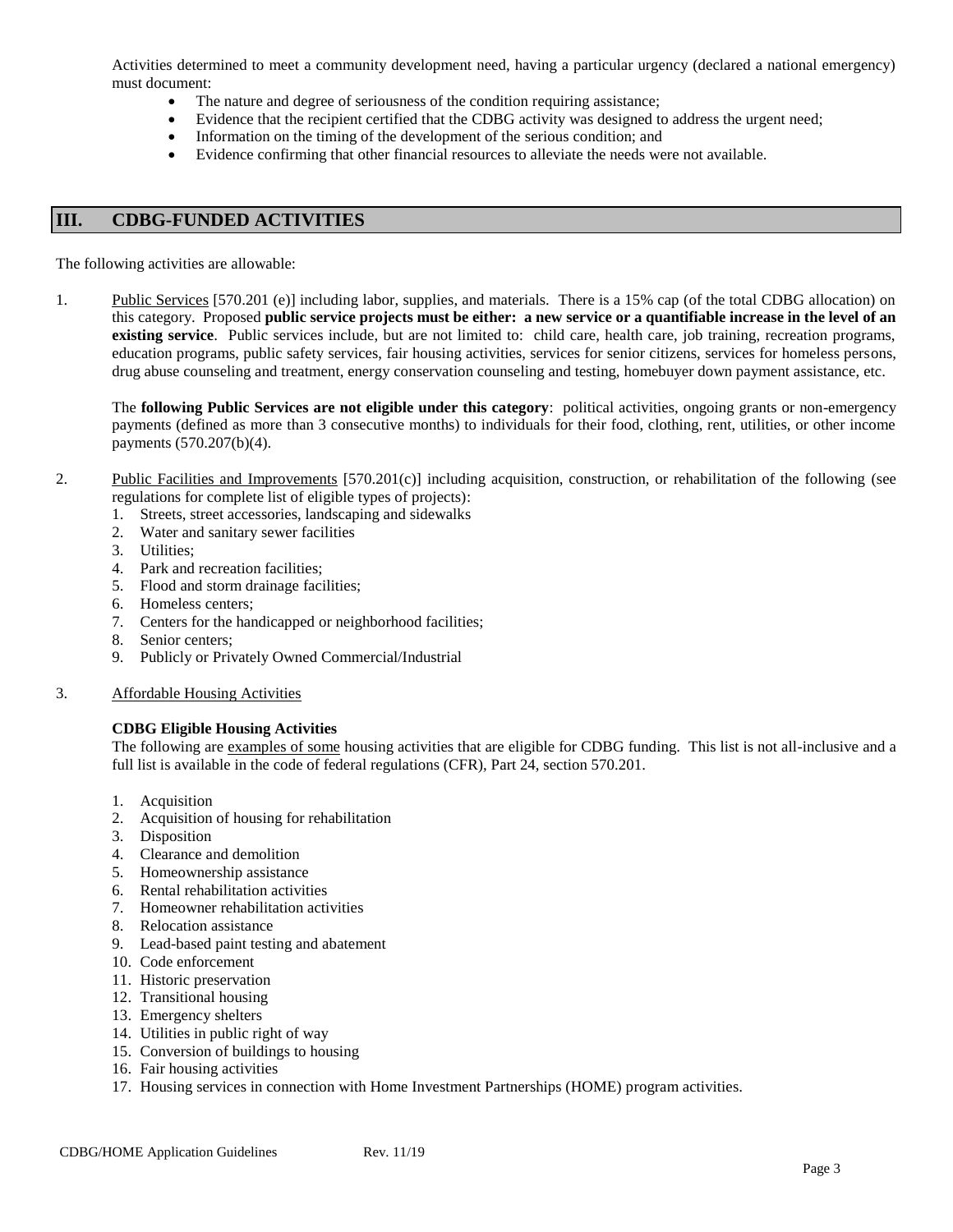## 4. Economic Development Activities

Creation of job opportunities and/or job training for persons earning 80% or below the median income for Cumberland County.

## **Ineligible CDBG Activities**

The following are activities which may not be assisted with CDBG funding (CFR Part 24, 570.207):

- 1. Buildings or portions thereof, used for the general conduct of government: This does not include, however, the removal of architectural barriers.
- 2. General Government Expenses: Expenses required to carry out the regular responsibilities of the unit of general local government. Title I of the Housing and Community Development Act of 1974, as amended (through 10-29-92), Section 101, last paragraph: It is the intent of Congress that the Federal assistance made available under this title not be utilized to reduce substantially the amount of local financial support for community development activities below the level of such support prior to the availability of such assistance.
- 3. Political Activities: Shall not be used to finance the use of facilities or equipment for political purposes or to engage in other partisan political activities, such as candidate forums, voter transportation or voter registration.
- 4. Equipment and Furnishings: Is generally ineligible unless such item constitutes all or part of a public service and is required to carry out a CDBG assisted activity or is an integral structural fixture.
- 5. Operating and Maintenance Expenses: The general rule is that any expense associated with repairing, operating or maintaining public facilities, improvements and service is ineligible. Also ineligible are payment of salary for staff, utility costs and similar expenses necessary for the operation of public works and facilities. Please reference CFR 570.207(b)(2) for exceptions and more detail.
- 6. New Housing Construction: and
- 7. Income Payments: Examples of ineligible income payments include: payments of income maintenance, housing allowances and mortgage subsidies.

#### Notes:

1. CDBG funds can be used for new housing construction by Neighborhood-based Nonprofit Organizations, Section 301(c) Small Business Investment Companies, and local development cooperation as part of a neighborhood revitalization, community economic development, or energy conservation project. 2. Fair housing activities are eligible as a CDBG administrative expense.

# **IV. HOME-FUNDED ACTIVITIES**

## **Activities Allowable**

The following are examples of some housing activities that are eligible for HOME funding. This list is not all-inclusive and a full list is available in the code of federal regulations (CFR), Part 24, section 92.205 – 92.212.

- 1. New construction
- 2. Rehabilitation
- 3. Reconstruction
- 4. Conversion
- 5. Site Improvements
- 6. Acquisition of Property
- 7. Acquisition of Vacant Land
- 8. Demolition
- 9. Relocation Costs
- 10. Project-related Soft Costs

#### **Ineligible HOME Activities**

The following are activities which may not be assisted with HOME funding (CFR Part 24, 92.214):

HOME funds may not be used to:

- 1. Provide project reserve accounts, except as provided in §  $92.206(d)(5)$ , or operating subsidies;
- 2. Provide tenant-based rental assistance for the special purposes of the existing section 8 program, in accordance with section 212(d) of the Act;
- 3. Provide non-federal matching contributions required under any other Federal program;
- 4. Provide assistance authorized under section 9 of the 1937 Act (Public Housing Capital and Operating Funds);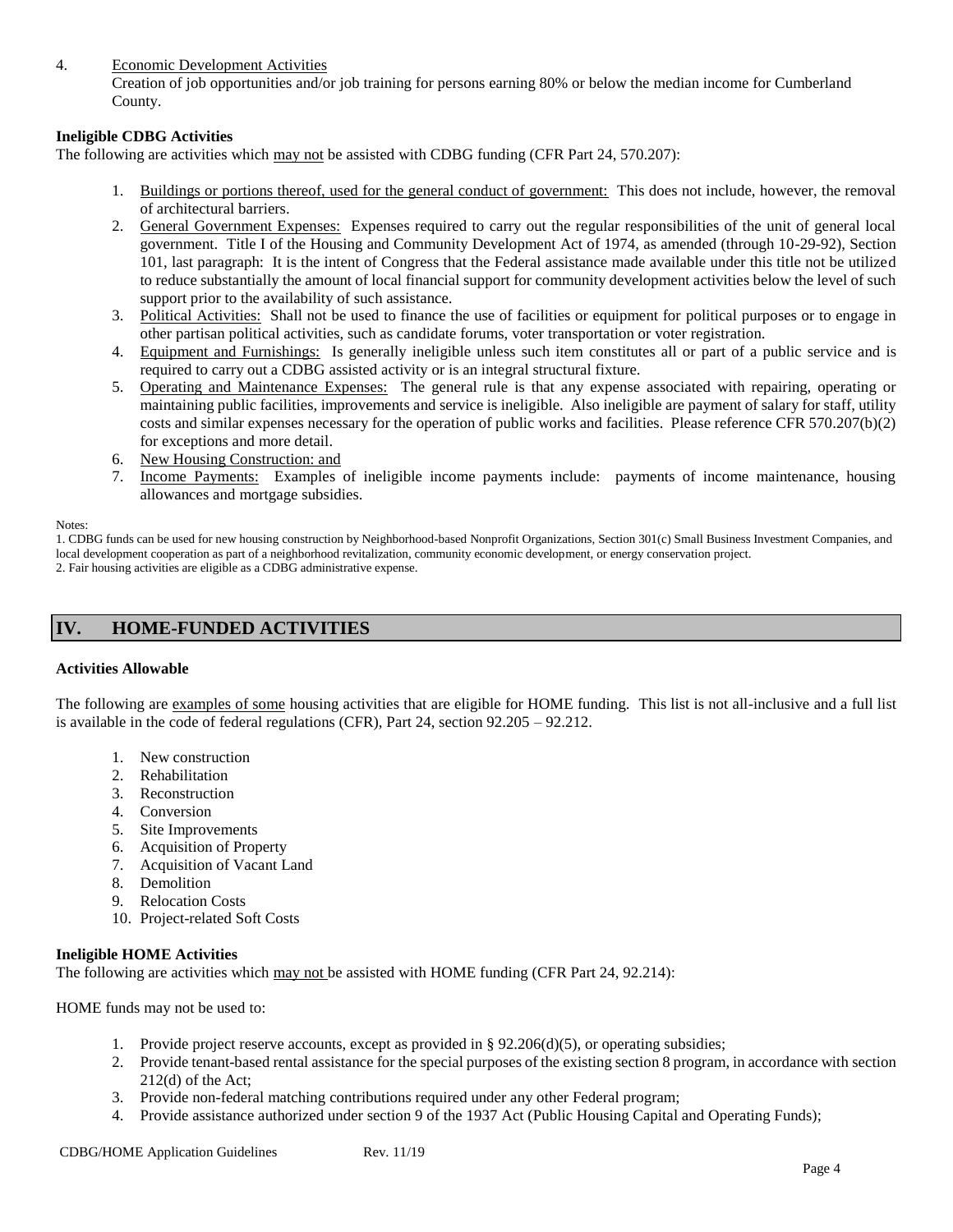- 5. Provide assistance to eligible low-income housing under 24 CFR part 248 (Prepayment of Low Income Housing Mortgages), except that assistance may be provided to priority purchasers as defined in 24 CFR 248.101;
- 6. Provide assistance (other than tenant-based rental assistance or assistance to a homebuyer to acquire housing previously assisted with HOME funds) to a project previously assisted with HOME funds during the period of affordability established by the participating jurisdiction in the written agreement under § 92.504. However, additional HOME funds may be committed to a project up to one year after project completion (see § 92.502), but the amount of HOME funds in the project may not exceed the maximum per-unit subsidy amount established under § 92.250.
- 7. Pay for the acquisition of property owned by the participating jurisdiction, except for property acquired by the participating jurisdiction with HOME funds, or property acquired in anticipation of carrying out a HOME project; or
- 8. Pay delinquent taxes, fees or charges on properties to be assisted with HOME funds.
- 9. Pay for any cost that is not eligible under §§ 92.206 through 92.209.
- 10. Participating jurisdictions may not charge monitoring, servicing and origination fees in HOME-assisted projects. However, participating jurisdictions may charge nominal application fees (although these fees are not an eligible HOME cost) to project owners to discourage frivolous applications. Such fees are applicable credits under OMB Circular A-87.

## **Affordability Periods**

To ensure that HOME investments yield affordable housing over the long term, HOME imposes rent and occupancy requirements over the length of an affordability period. For homebuyer and rental projects, the length of the affordability period depends on the amount of HOME assistance to the project or buyer, and the nature of the activity funded. Table 1-1 provides the affordability periods.

| <b>HOME</b> Assistance per Unit or Buyer | Length of the Affordability Period |
|------------------------------------------|------------------------------------|
| Less than $$15,000$                      | 5 years                            |
| $$15,000 - $40,000$                      | 10 years                           |
| More than $$40,000$                      | 15 years                           |
| New construction of rental housing       | 20 years                           |
| Refinancing of rental housing            | 15 years                           |

## **Table 1-1: Determining the HOME Period of Affordability**

Throughout the affordability period, income-eligible households must occupy the HOME-assisted housing.

## **Property Standards**

HOME-funded properties must meet certain minimum property standards.

# **V. APPLICATION SUBMITTAL PROCESS**

#### **Funding Application Instructions**

**Deadline:** CCCD must receive grant applications by **5:00 p.m., Friday, November 22, 2019.**

## **What to Submit**

Complete application will consist of:

- Cover Sheet & Checklist (along with all applicable attachments)
- Part I: Agency Information & Federal Requirements (Required from all applicants) **AND**
- Part II: one of the following types of project:
	- o A (Public Services);
	- o B (Public Facility/Improvements);
	- o C (Affordable Housing Program); **OR**
	- o D (Economic Development).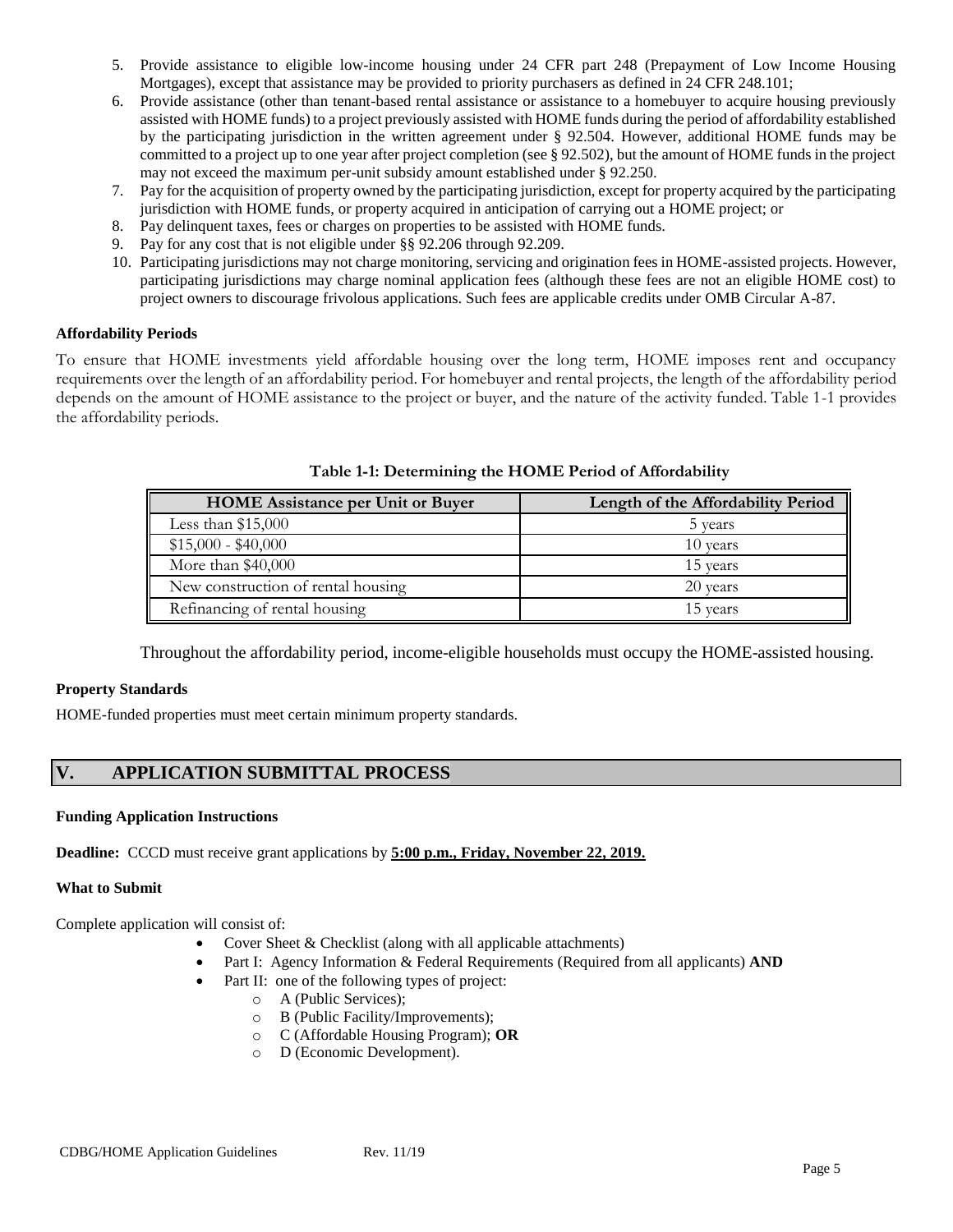**Please submit one (1) signed original and one (1) copy (for a total of 2) for each project**. **Faxed and emailed applications will NOT be accepted.** Please use a separate application if you are submitting for more than one project type. When completing the application, please answer each question thoroughly. If you feel a response is not applicable to your project/program, please indicate not applicable or "N/A" in that section. An application checklist has been included in the application to assist you in packaging your application. If you have questions, contact Dee Taylor at 910-323-6112.

Please submit completed application(s) to:

## **Dee Taylor, Director Cumberland County Community Development 707 Executive Place Fayetteville, NC 28305**

Copies of the funding application are available at the Cumberland County Community Development Office located at 707 Executive Place, Fayetteville, NC. You can also request the application package through email by contacting Dee Taylor at dtaylor@co.cumberland.nc.us.

In the event that CCCD determines, in its sole discretion, that it is necessary to revise any Part of the application an addendum, supplement, or amendment to this application will be posted at http://www.co.cumberland.nc.us/community\_dev.aspx. It is the responsibility of the proposer to check the website for any such addendums, supplements, or amendments made to the application.

# **VI. CDBG APPLICATION GRANT REVIEW AND SELECTION PROCESS**

Upon meeting the minimum threshold requirements, applications will be reviewed by CCCD. CCCD has established the following guidelines for review of applications for funding.

- 1. The Committee will review project applications to determine if the project will meet the priority needs and support the goals and objectives identified in CCCD's Consolidated Plan.
- 2. Each application will be reviewed based on the following categories:
	- a. Project Need & Service Delivery
	- b. Financial Feasibility
	- c. Agency Capacity
	- d. Compliance Issues (If previously funded through CCCD)
- 3. In addition to the above criteria, previous recipients of CCCD public services funding will also be reviewed based on the following criteria.
	- a. Efficiency of applicant in administering its program
	- b. Effectiveness of program
	- c. Documentation that funding will assist in providing an increased level of service
- 4. Funds provided through CCCD are not intended to be a permanent funding source. Agencies will be closely evaluated for their ability to seek other funding sources, in addition to CCCD funds.

# **VII. PROGRAM YEAR**

Cumberland County Program Year is July 1, 2019 – June 30, 2020. CDBG and HOME funding cannot replace local funding of lowincome activities, but is meant to supplement that funding. Cumberland County will not reimburse costs involved in applying for CDBG and HOME funding. No activities can begin for a proposed project until a Subrecipient Agreement is fully executed. Beginning activities before the effective date of the agreement will result in project ineligibility and no reimbursement.

# **VIII. REQUIREMENTS FOR AGENCIES AWARDED FUNDING**

**Documents Needed:** Funded agencies will be required to execute a contract with CCCD and provide the required insurance certificates, endorsements, and other required documents before or at the time of contract signing and before incurring expenses. No activities can

CDBG/HOME Application Guidelines Rev. 11/19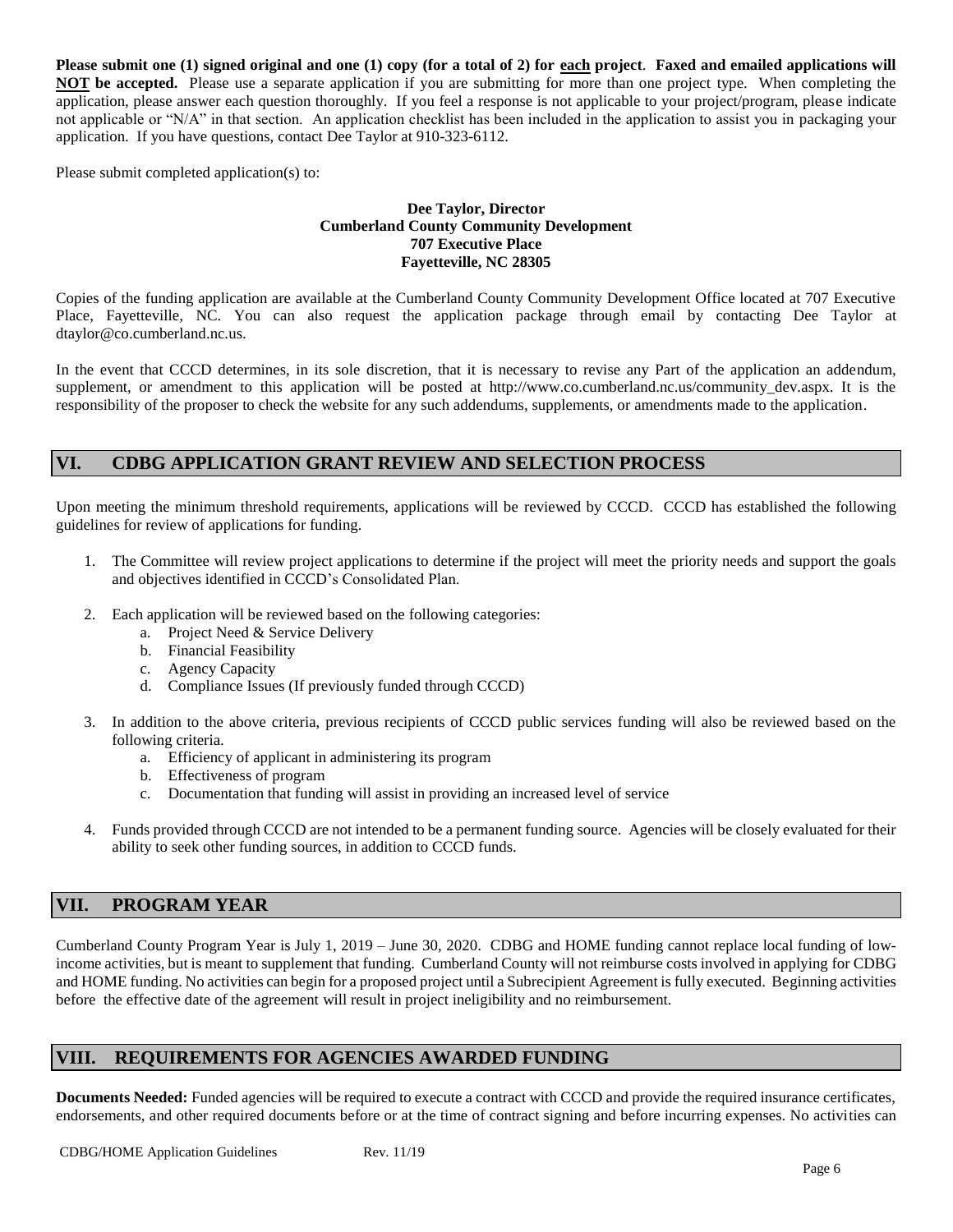begin for a proposed project until a Subrecipient Agreement is fully executed. Beginning activities before funds are officially released will result in project ineligibility and no reimbursement.

**Reporting and records:** CCCD and HUD shall have access to program records. Agencies will be required to obtain and provide individual client data including but not limited to ethnicity, income, disability, race, female head of household, clients 62 years and older and accomplishment data. If Limited Clientele -Client Based option was selected individual client income verification documents need to be obtained. If Limited Clientele - Presumed Benefit option was selected individual income data is not required, but other client data is. If Area Benefit option is used than individual income data is not required but area income information and other client data will be required. Monthly, quarterly and/or year end performance reports are required. Grant files and individual client files must be maintained for a minimum of 4 years after the program has ended.

**Budget and Draw Requests:** Agencies will be required to follow application budget line item amounts in draw requests. Agencies must ensure line items are feasible and give the agency flexibility in program expenditures. Funds will be provided on a reimbursement basis and supporting documentation must be approved by the CCCD staff prior to payment. Reimbursement requests must be submitted at least on a monthly basis.

**Monitoring and Technical Assistance**: The program will be monitored by CCCD for compliance with CCCD and HUD requirements and regulations. HUD staff may also monitor the program for compliance. Program requirements including performance, accomplishments, eligibility, and expenditures will be included in desk and site reviews. CCCD will provide technical assistance as needed or requested to assist with the project progress and success. If the agency is not following the program requirements and regulations funding may be terminated and funding reimbursement required.

**Provide Recognition of funding:** The agency is required to provide recognition for the role of CCCD in services provided through this grant. All activities and items utilized pursuant to this grant shall be prominently labeled as to the funding source.

**Coordinated Intake and Referral (For projects addressing homelessness):** The local Continuum of Care (CoC) has developed a coordinated intake and referral housing system that will help simplify housing referral and placement process for individuals and families experiencing homelessness. The coordinated entry represents a standardized access and referral system for all individuals to ensure that people experiencing homelessness receive appropriate assistance with both immediate and long-term housing and service needs.

**Addressing Homelessness Goals and Objectives:** In an effort in achieving it objectives to reduce homelessness in Cumberland County, CCCD may require the subrecipient (especially housing providers and/or developers) to serve a certain percentage of clients with incomes that are at or below 30% of the area median income.

**Certifications:** In accordance with the Community Development Block Grant Program Rule at 24 CFR Part 570, CCCD certifies that:

- Before committing any funds to a project, it will evaluate the project in accordance with the guidelines that CCCD has adopted for this purpose and will not invest any more CDBG or HOME funds in combination with other Federal assistance than is necessary to provide public services and/or public facilities / improvements.
- CCCD and its recipients/subrecipients will use CDBG or HOME funds pursuant to the Cumberland County Consolidated Plan approved by HUD and in accordance with all requirements of 24 CFR Parts 570 and 24 CFR 92.
- •

To the best of its knowledge and belief: no federal appropriated funds have been paid or will be paid, by or on behalf of CCCD, to any person for influencing or attempting to influence an officer or employee of any agency, a Member of Congress, an officer or employee of Congress, or an employee of a Member of Congress in connection with the awarding of any Federal loan, the entering into of any cooperative agreement, and the extension, continuation, renewal, amendment, or modification of any Federal contract, grant, loan or cooperative agreement; if any funds other than Federal appropriated funds have been paid or will be paid to any person for influencing or attempting to influence an officer or employee of any agency, a Member of Congress, an officer or employee of Congress, or an employee of a Member of Congress in connection with any Federal loan or agreement, CCCD will complete and submit Standard Form—LLL, "Disclosure Form to Report Lobbying," in accordance with its instructions; and CCCD will require that the language of this certification be included in the award documents for all subawards at all tiers (including subcontracts, subgrants, and contracts under grants, loans, and cooperative agreements) and that all subrecipients shall certify and disclose accordingly.

The information presented should not be construed as a complete list of the regulations and requirements governing CCCD financing through these programs. Upon filing an application, you acknowledge that you assume all risks of change in CCCD's rules and regulations or policies concerning this program, together with any adverse effects upon you there from and any resulting costs thereof.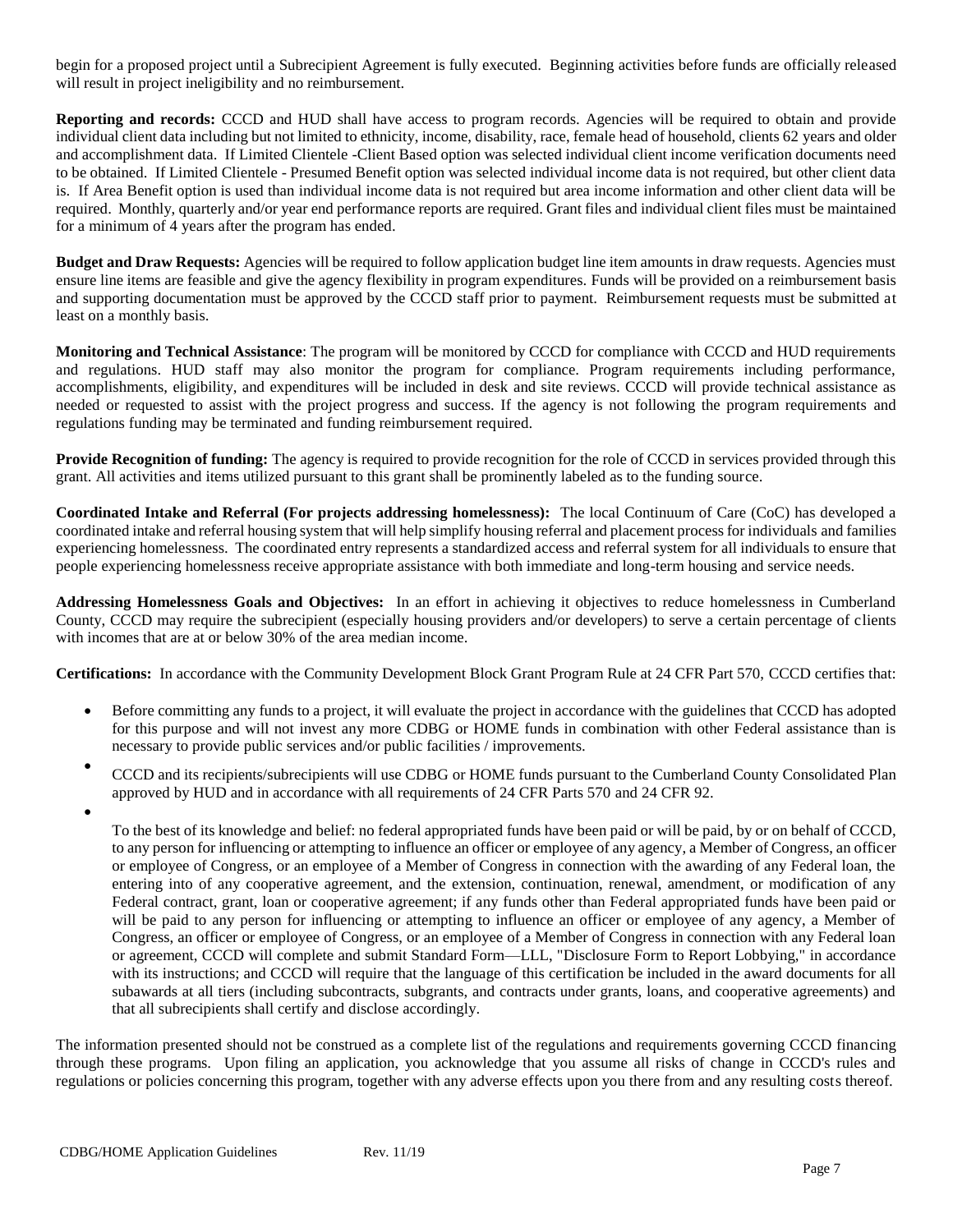# **IX. DEFINITIONS**

*Reference HUD's website for additional definitions.*

**Consolidated Plan -** A document written by a State or local government describing the housing needs of the low- and moderateincome residents, outlining strategies to meet the needs and listing all resources available to implement the strategies. This document is required to receive HUD Community Planning and Development funds.

**Continuum of Care** - The Continuum of Care (CoC) consist of a coalition of agencies and individuals that promote communitywide commitment to the goal of ending homelessness.

**Low-income family** - is defined as a family whose income does not exceed 80 percent of area median family income (MFI). (In CDBG program operations this category was referred to as "**moderate income**".)

**Very low-income family** - is defined as a family whose income does not exceed 50% of the area median family income (MFI). (In CDBG program operations this category was included as "**low income**".)

**Extremely low-income family** - is a newly created term to address the homeless population or those at risk at becoming homeless. It is defined as a family whose income does not exceed 30% of area median family income (MFI). (In CDBG program operations this category was included as "**low income**".)

**Urban County Area** - The Cumberland County urban county entitlement area includes: unincorporated areas of Cumberland County and the Towns of Falcon, Godwin, Hope Mills, Linden, Spring Lake, Stedman, and Wade.

**Program Income** - For the purposes of the CDBG or HOME program, program income means gross income that is received by either a recipient or subrecipient and has been directly generated from the use of CDBG or HOME funds. For those program income-generating activities that are only partially assisted with CDBG or HOME funds, such income is prorated to reflect the actual percentage of CDBG or HOME funds that were used. Examples: (Please note that this list is not exclusive and therefore other types of funds may also constitute program income.)

- Proceeds from the disposition by sale or long-term lease (15 years or more) of real property purchased or improved with grant funds.
- Proceeds from the disposition of equipment bought with grant funds.
- Gross income from the use or rental of real property that has been constructed or improved with grant funds and that is owned (in whole or in part) by the recipient or subrecipient. Costs incidental to the generation of the income are deducted from the gross income.
- Payments of principal and interest on loans made using grant funds.
- Proceeds from the sale of loans made with grant funds.
- Proceeds from the sale of obligations secured by loans made with grant funds.
- Funds collected through special assessments that are made against properties owned and occupied by non-low and moderate-income households where the assessments have been made to recover some or the entire grant portion of a public improvement.

**Public Facilities and Improvements** - Broadly interpreted to include all improvements and facilities that are either publicly owned or that are traditionally provided by the government, or owned by a nonprofit, and operated so as to be open to the general public. This would include neighborhood facilities, firehouses, public schools, and libraries. Public improvements include streets, sidewalks, curbs and gutters, parks, playgrounds, water and sewer lines, flood and drainage improvements, parking lots, utility lines, and aesthetic amenities on public property such as trees, sculptures, pools of water and fountains, and other works of art. The regulations specify that facilities that are designed for use in providing shelter for persons having special needs are considered to be public facilities (and not permanent housing), and thus are covered under this category of basic eligibility. Such shelters would include nursing homes, convalescent homes, hospitals, shelters for victims of domestic violence, shelters and transitional facilities/housing for the homeless, halfway houses for run-away children, drug offenders or parolees, group homes for the developmentally disabled, and shelters for disaster victims.

**Reconstruction** - The rebuilding of a structure on the same site in substantially the same manner. Deviations from the original design are permitted for reasons of safety or if otherwise impractical. The structure to be reconstructed may be residential or nonresidential, and either publicly- or privately-owned. For reconstruction involving housing, the number of housing units on a site may not be increased, but the number of rooms per unit may be increased or decreased. [Note that any *decrease* in the number of units on a site may require compliance with the one-for-one replacement of L/M income dwelling units at 24 CFR part 42, subpart C.]. Reconstruction of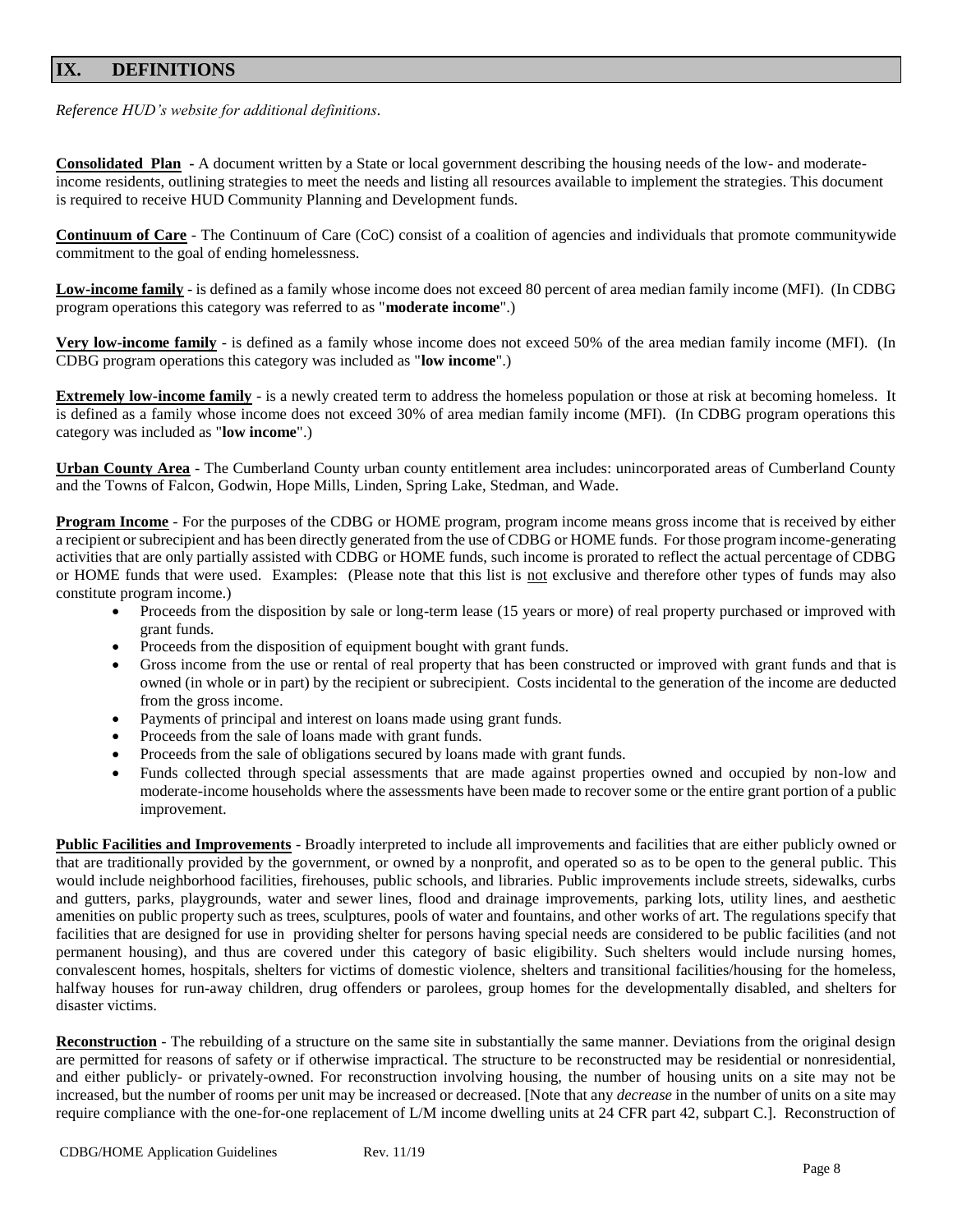residential structures would also permit replacing an existing substandard unit of manufactured housing with a new or standard unit of manufactured housing.

**Rehabilitation** - To restore or bring to a condition of HEALTH, SAFETY, or useful and constructive activity, primarily associated with both single and multi-family housing that is existing.

**Sub Grantee** (subrecipient) - An entity who receives CDBG and/or HOME funding from Cumberland County.

# **X. REGULATIONS**

Other applicable rules and regulations: Regulations (CFR, Part 24), OMB Circulars A-97 (governments) and A-122 (non-profits) and HUD Guidance Notices and various reporting requirements. If you need a copy of these regulations, circulars, reporting requirements, etc., copies can be found on the HUD web site at [www.hud.gov](http://www.hud.gov/) or request copies from Cumberland County Community Development. The following are related Act, OMB Circulars and regulations that must be complied with when using grant funds. The following is a list and brief description of some of these:

FEDERAL ACT **-** Title I of the Housing and Community Development Act of 1974, as amended through 10/29/92.

#### FEDERAL REGULATIONS - CFR Title 24

-Part 59 - Environmental Review Procedures for the CDBG, Rental Rehabilitation and Housing Development Programs.

-Part 95 - Administrative Requirements for Grants and Cooperative Agreements to State, Local and Federally Recognized Indian Tribal Governments.

- -Part 570 Community Development Block Grants
	- Sub Part A General Provisions
	- Sub Part C Eligible Activities
	- Sub Part D Entitlement Grants
	- Sub Part J Grant Administration
	- Sub Part K Other Program Requirements
	- Sub Part O Performance Reviews

#### OMB CIRCULARS

A-21, Cost Principles for Educational Institutions

- A-122, Cost Principles for Nonprofit Organizations
- A-110, Grants and Agreements with Institutions of Higher Education, Hospitals, and other nonprofit organizations-Uniform Administrative Requirements.
- A-133, Audits of Institutions of Higher Education and Other Nonprofit Institutions.
- \*A-129, Single Audits of State and Local Governments

\*A-97, Cost Principles for State and Local Governments \*OMB Circular for Government Subrecipients

OTHER RELATED REGULATIONS

Disclosure Requirements - (C.F.R., Part 12 "Accountability in the Provision of HUD Assistance")

Any applicant applying for Federal assistance from HUD for a specific project or activity or that is distributing HUD assistance must disclose certain information if you have allocated/received or can reasonably expect to receive in excess of \$200,000 in aggregate, from Federal, State, or local CDBG funds during the Federal Fiscal Year. Labor Standards Provisions (Davis-Bacon) - Construction projects receiving \$2,000 in CDBG (federal) funds will be required to comply with prevailing wage requirements.

Environmental Regulations - All funded projects will need to have an environmental review to ensure compliance with NEPA (National Environmental Protection Act) regulations. Cumberland County conducts these reviews but needs SubGrantee cooperation.

Housing One for One Replacement - If your project involves acquisition/demolition of housing, each unit (bedroom) must be replaced with similar number of affordable units. Contact our office if you need more information.

Housing Displacement/Relocation - If your project involves dislocating or relocating people or businesses, there are additional regulations so do contact our office for more information.

Other Program Requirements (570.600) **Fair Housing -** Receipt of CDBG funds also requires compliance with Public Law 99-352 and Public Law 90-294 by SubGrantee to affirmatively further fair housing.

Public Law 99-352 refers to **Title VI of the Civil Rights Act of 1964** which provides that no person in the United States shall on the ground of race, color, or national origin, be excluded from participation in, be denied the benefits of, or be subjected to discrimination under any program or activity receiving Federal financial assistance. Public Law 90-294 refers to **Title VIII of the Civil Rights Act of 1969**, popularly known as the **Fair Housing Act**, which provides that it is the policy of the United States to provide, within constitutional limitations, for fair housing throughout the United States and prohibits any persons from discriminating in the sale or rental of housing, the financing of housing, or the provision of brokerage services, including otherwise making unavailable or denying a dwelling to a person, because of race, color, religion, sex, or national origin.

ADA Compliance - Projects receiving CDBG funding involving building or public facilities improvements must include accessibility and comply with the Americans with Disabilities Act Guidelines (ADAG).

# **XI. HUD INCOME LIMITS**

There are three income limits used for determining HUD program eligibility: 30% of median income, Very Low-Income (50% of median income), and Low Income – (80% of median income). The "LOW INCOME LIMIT" (80%) of median) represents the maximum